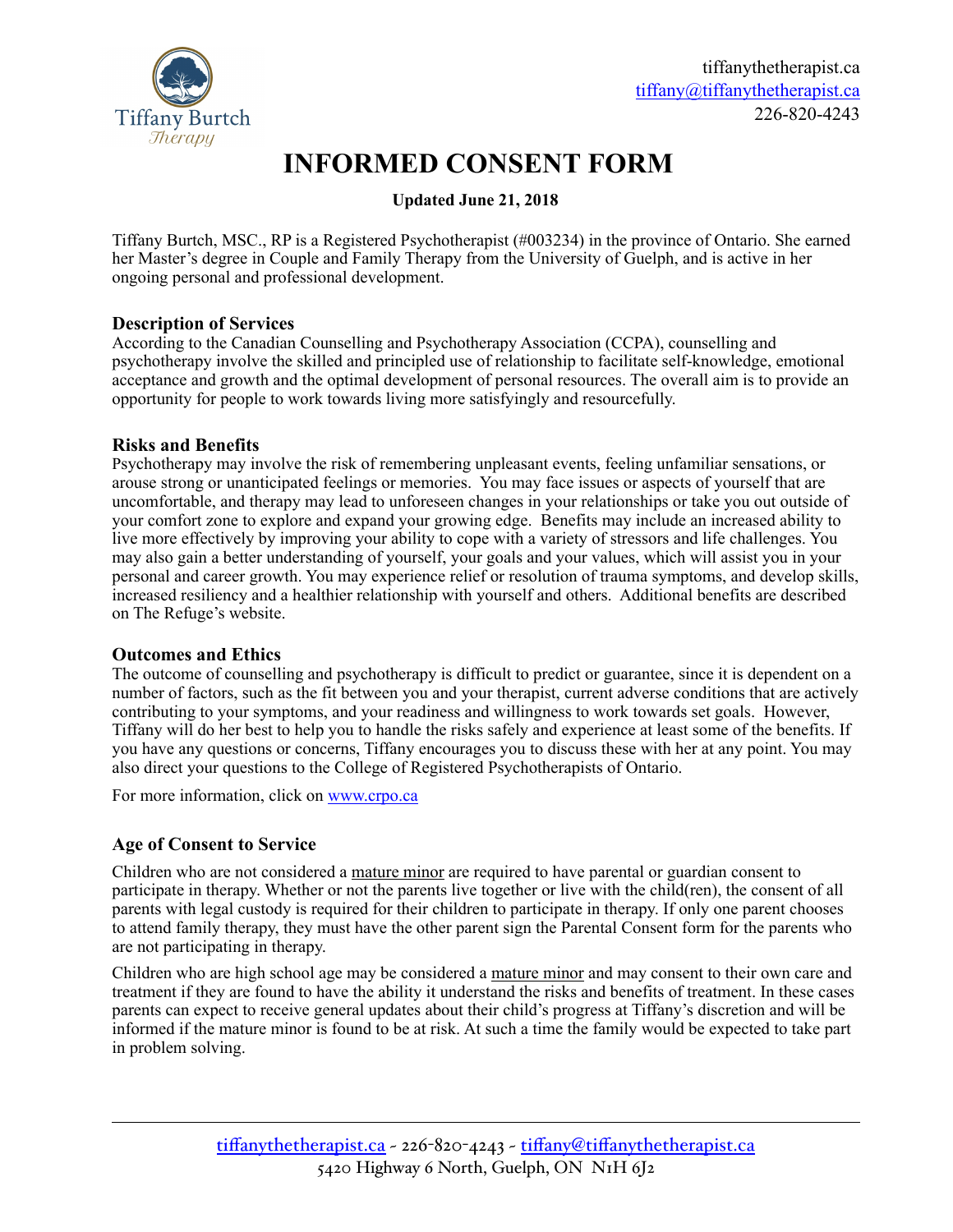## **Your Responsibilities**

Personal commitment to therapy is crucial for success. In order to maximize the effectiveness of therapy services, you should make counselling a priority. It is important that you be active, open and honest with Tiffany. Your most important responsibility is to work toward the goals you and Tiffany have agreed upon. Seeing a therapist is often enhanced with additional efforts made between sessions, such as: thinking about the material covered in your sessions, monitoring the behaviours you are trying to change, reading a book or article, completing worksheets, practicing a new skill, writing or other creative projects in self expression, or taking other concrete actions to support your growth. It is your responsibility to tell Tiffany when you are uncomfortable with any parts of the treatment. If you have any questions, please ask and she will do her best to answer your questions in full.

## **Confidentiality**

Tiffany respects the privacy of her clients, holds in strict confidence all information about clients and complies with applicable privacy and other legislation. No information will be released to a third party without your prior written authorization. At any time, you have the right to withhold or withdraw consent to, or place conditions on, the disclosure of your information. **Exceptions to confidentiality** include the legal and/or ethical obligations for your therapist to:

(1) When a client indicates they are at risk to hurt him/herself or others, such as when there is a danger of suicide or assault. In these situations, a therapist may need to take additional steps to ensure safety.

(2) When a therapist has reason to believe that a child under age 16 is in need of protection from physical abuse, sexual abuse, serious emotional abuse or neglect. This includes situations when physical abuse or high levels of conflict are occurring between adult family members and there is a child (or children) in the home. It also includes situations when a client reports that a child is not being adequately supervised and is at risk of harm. It also includes situations when a client discloses that s/he was abused in childhood and there is a possibility that the person who was abusive may be a danger to other children now. In these situations, Family and Children's Services needs to be contacted.

(3) When a client reports a reasonable suspicion that a resident of a long term care facility regulated by the Long Term Care Facilities Act of Ontario (such as a seniors residence or nursing home) is being physically abused by anyone, and /or has suffered or may suffer harm as a result of unlawful conduct, neglect, or improper or incompetent care by staff in the home. In these situations it may be necessary to report it to the provincial Director of Nursing Homes.

(4) When a client discloses that s/he has been sexually abused by another helping professional who is a member of a profession regulated by the Regulated Health Professions Act of Ontario (e.g., psychologist, medical doctor, physiotherapist, etc.) or the Social Work & Social Service Workers Act of Ontario, it may be necessary to report the name of the professional (not the client) to the relevant college.

(5) When a therapist is mandated by law to disclose information. This may include situations where a therapist is subpoenaed or ordered to testify in court.

(6) In a situation of the unexpected death or illness of the therapist, you may be contacted by a representative who is acting on behalf of the therapist. This representative will be obliged to ensure confidentiality as the therapist does and will provide you with an appropriate referral.

While these events are rare, they do exist. However, Tiffany's overall goal is to make this a place where you feel comfortable to talk about personal concerns. Tiffany will also consult with other professionals for guidance specific to the therapeutic modalities she uses, for the purposes of providing you with the highest quality care. Information provided in these other contexts will be anonymous.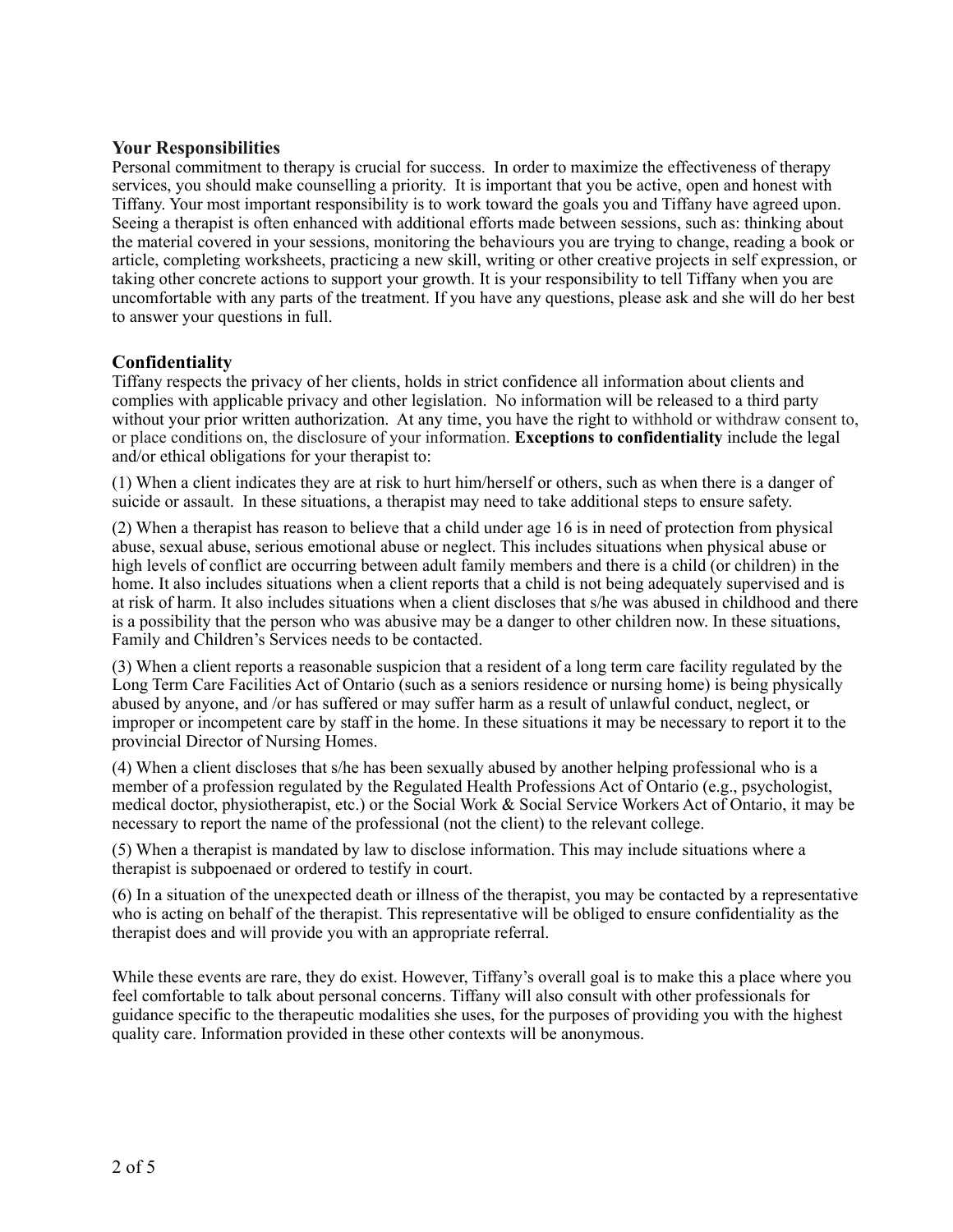## **Crisis & In Case of Emergency**

Emergency services are not available between sessions by Tiffany. In case of emergency, dial 911, go to the nearest emergency department of any hospital, or call your local crisis lines. Tiffany is unable to provide services to clients in acute crisis and outside of regular business hours. Should you be in crisis between sessions please call Here 24/7 at 1-844-HERE-247 or go to the nearest Hospital Emergency Department.

#### **Electronic communication (e-mail, texting)**

Electronic communication is generally used for scheduling appointments only. However, due to the nature of digital technology, the complete security and privacy of e-communications cannot be guaranteed as information may be intercepted, lost, corrupted, or infected, or someone may access your computer.

#### **Online Therapy**

For our sessions,Tiffany uses a secure videoconferencing line through a program called Zoom. Prior to our first session Tiffany will send you the link for the call. Prior to our first call, please click on it to ensure it is working. You may be required to do a one-time download of the applicable software. If it does not work for you, please try a different browser.

For all online video sessions please ensure that you have a good connection/good reception. For your privacy and to receive the most benefit from our work together,Tiffany request that you ensure you have a quiet, private space where you feel comfortable and will not be interrupted or overheard during our session.

#### **Online Scheduling**

The online booking system Tiffany uses is Schedulista. It stores your name, email address and phone number, should you chose to input those into the system or give me permission to do so. This is not a service you are required to use when working with me. You can find more about Schedulista's privacy policy here: <https://www.schedulista.com/businesses/privacy>

#### **Social Media**

Guidelines regarding privacy and confidentiality do not allow therapists to accept requests for personal or professional connections on social media sites such as Facebook or LinkedIn. Though Tiffany may use social media sites as a form of advertisement, clients are in no way obliged to participate in these forums.

**Record Keeping**: Therapists in Ontario are required by law to keep a record of each contact and therapy session with a client. Records are kept for a minimum of 10 years after a client turns 19 years of age. All information is maintained in compliance with the Personal Information Protection and Electronic Documents Act (PIPEDA) of the Federal Government of Canada and the Personal Health Information and Protection Act (PHIPA) of the Province of Ontario. This means that all personal information obtained, used, and disclosed in therapy sessions is done so with your consent. Your personal information is protected by specific safeguards including locked cabinets and computer passwords. You may request a copy of your records for a reasonable fee. Please note that records cannot be released when they contain the name of another person, and that reports from other professionals cannot be released without the consent of that professional.

#### **Payment Policy**

- **First appointment:** is usually 75 min for \$150 +HST to allow for an initial assessment.
- **Follow-up sessions:** are usually 60 min at the hourly rate of \$120 +HST.
- **Couple Therapy:** all appointments are \$150+HST
- Limited sliding scale rates are possible depending on financial circumstances. Please contact Tiffany to discuss.
- Work done outside of sessions (letters, reports, resume writing, check-in calls, consultations with other professionals, etc.) is also charged by the hourly rate.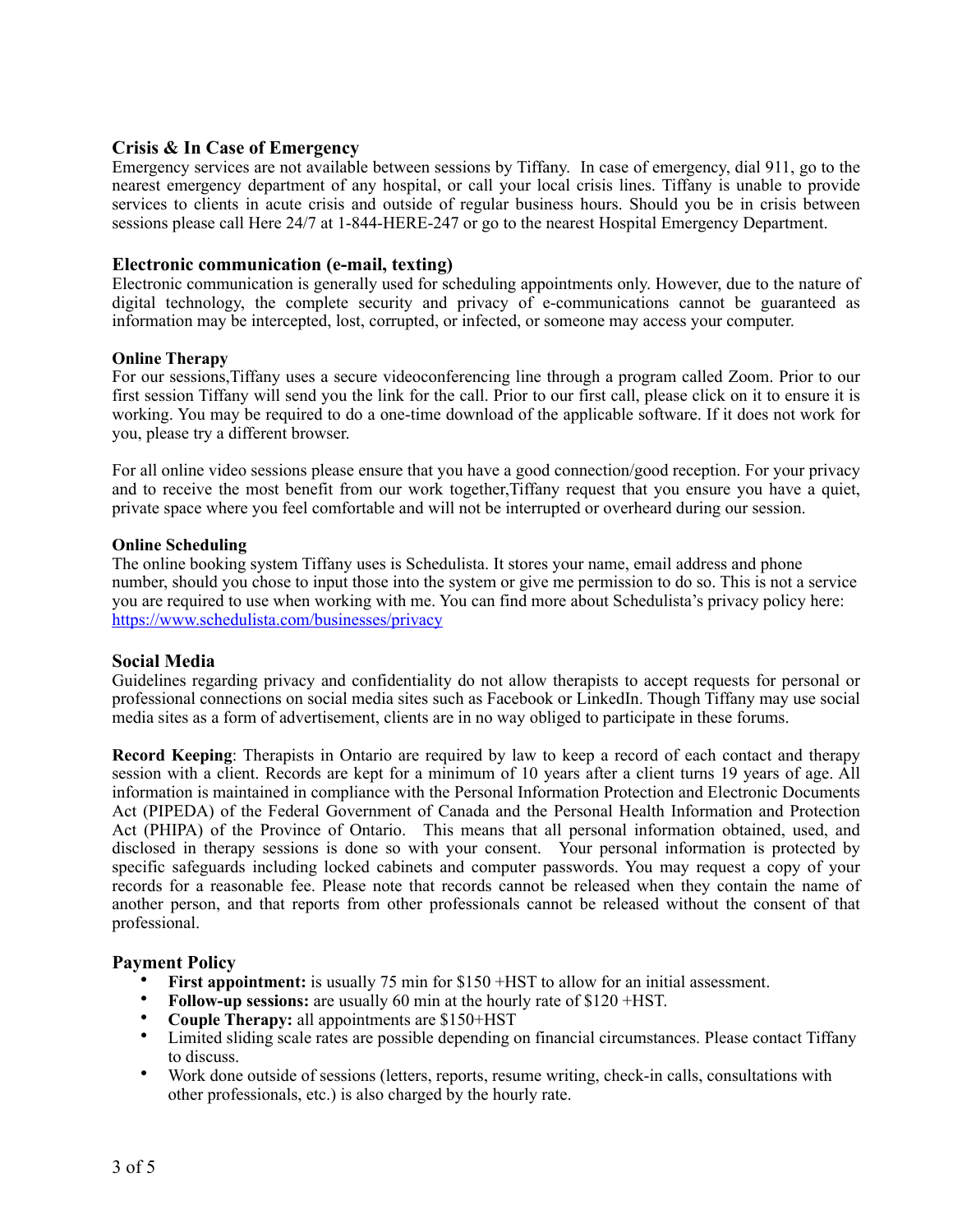- Full payment is required at the time of each scheduled appointment in the form of cash, personal cheque (made out to Tiffany Burtch) or eTransfer to tiffany@tiffanythetherapist.ca.
- Payment for sessions will be required prior to scheduling subsequent appointments. In the event that payment is not received for an appointment, clients will be given the opportunity to do so and if payment is still not made, Tiffany reserves the right to employ the services of a collection agency to recover unpaid fees.
- A \$25 service charge will be added to the amount owing for NSF cheques.

# **Receipts and Online Booking**

For receipts Tiffany uses an online invoicing system called Quickbooks. Generally, Tiffany will email you a receipt or invoice after or during our session. Should you wish to receive your receipt in a paper copy, Tiffany will accommodate that. You can find more about Quickbooks privacy policy here: [http://](http://www.intuit.ca/about-intuit-canada/info/privacy-policy.jsp) [www.intuit.ca/about-intuit-canada/info/privacy-policy.jsp](http://www.intuit.ca/about-intuit-canada/info/privacy-policy.jsp)

# **Extended Health Insurance**

Tiffany's services are sometimes covered under extended health benefits. Please verify with your insurance plan if you have coverage for a Registered Psychotherapist (College of Registered Psychotherapists of Ontario), for a master's level therapist (Master of Science in Couple and Family Therapy), or if you have a health spending account. Tiffany will collect your payment directly, and you will then be provided with a receipt via email to be submitted to your insurance company for reimbursement. It is your responsibility to contact your insurance company in advance of starting therapy to determine your annual coverage and whether you need a referral from a medical professional, as each insurance plan is different.

# **Cancellations and Missed Sessions**

Please contact Tiffany by phone or email to change your appointment with **at least 24 hours' notice** if you are unable to keep your scheduled time.

- Cancellations **within 24 hours from the session** will be billed at half the hourly rate.
- Missed sessions are billed at the <u>full cost</u> of the scheduled appointment.
- If you cancel or miss more than 3 consecutive appointments, or fail to respond to Tiffany's attempts at contacting you, Tiffany reserves the right to discontinue your treatment and you will be provided with information about other services that might be of assistance if this is of interest to you.
- Fees for missed or cancelled sessions are not typically covered by extended health benefits plans.

Cancellation or missed session fees will only be waived on compassionate grounds, such as in the event of a medical emergency requiring urgent professional treatment, death in the family, dangerous weather conditions or in the event of an accident or natural disaster.

# **Informed Consent**

Informed consent for psychotherapy and counselling is essential and out of respect for your right to choice and self-determination. Consent must be given voluntarily, knowingly and intelligently. You have the right to change your mind and withdraw informed consent at any time, terminate treatment, or refuse a particular treatment modality if you are not comfortable with it.